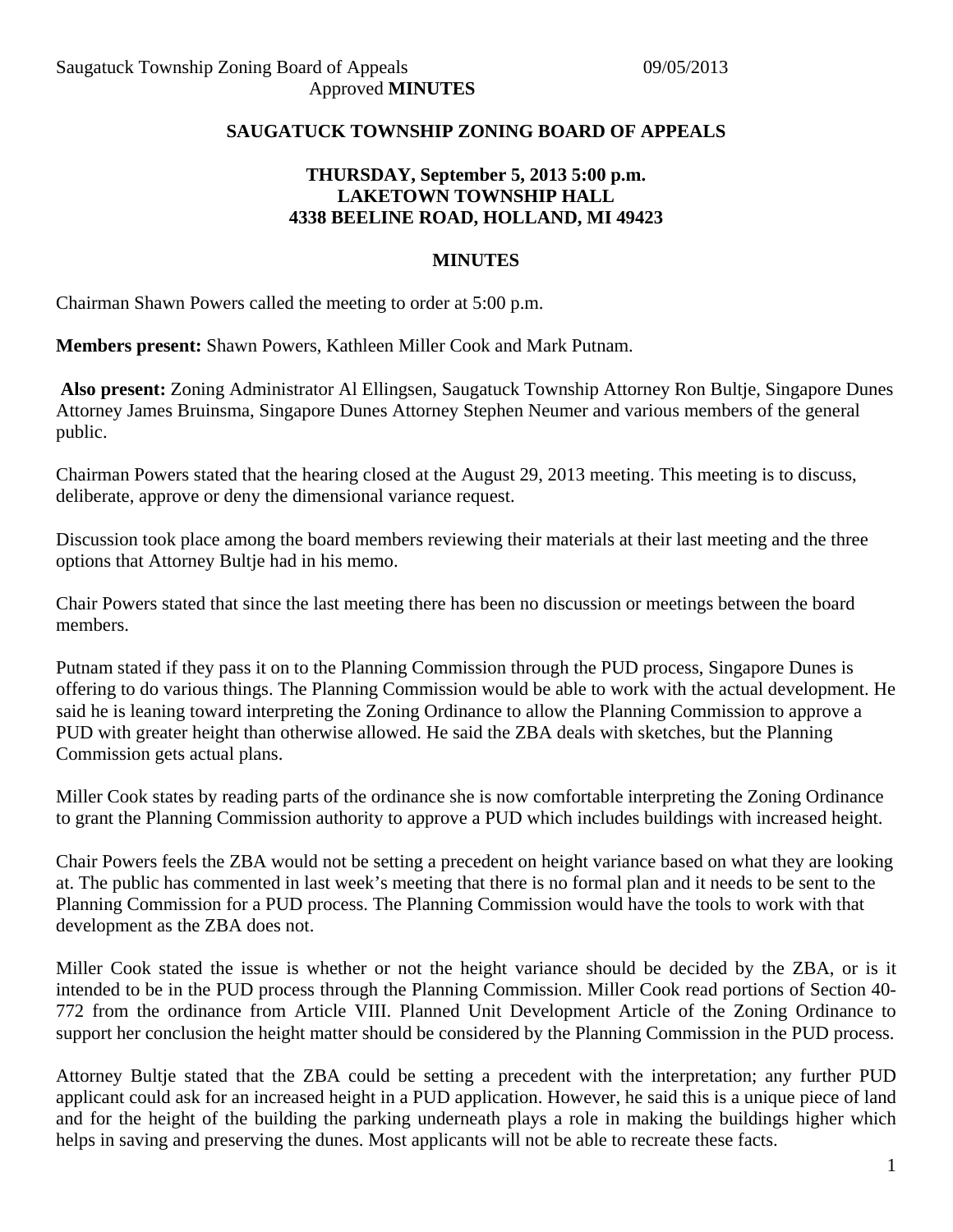Zoning Administrator Ellingsen stated the PUD process gives flexibility for dimensional requirement. He stated that the Planning Commission can allow flexibility. But for the ZBA they can only consider the 5 questions to grant a variance.

Attorney Bultje recited a list of reasons which the ZBA could use to support the interpretation of the Zoning Ordinance which would allow the Planning Commission to approve in a PUD buildings with increased height. Specifically, he stated essentially as follows:

Section 40-780(a) says a residential PUD allows more flexible zoning requirements, like setbacks.

Height is a dimension like setbacks.

Height isn't specifically mentioned in the Zoning Ordinance as something which can be varied in a PUD, but height is also not specifically excluded.

Section 40-78(c) says density cannot be varied in a PUD. No similar provision of the Zoning Ordinance says height cannot be varied in a PUD.

The objectives for a PUD in Section 40-780(b) address the types of arguments made by Singapore Dunes in favor of this height application: preserve natural character of land; preserve open areas; encourage a more creative approach to residential development; and encourage underground facilities.

The interpretation to allow height to be increased in a PUD doesn't set a harmful precedent. The interpretation simply sends the issue to the Planning Commission rather than the ZBA. The Planning Commission will still determine if the PUD objectives are satisfied before approving any PUD, with or without buildings which exceed 35 feet in height.

The interpretation is consistent with the argument made by counsel for the Saugatuck Dunes Coastal Alliance, specifically that this issue of the building height should be determined by the Planning Commission, per the Planning Commission's obligation to **plan** for the development of the Township, rather than by the Zoning Board of Appeals through permission to violate the Zoning Ordinance.

Certainly, the applicant can make the case under the standards for a dimension variance to be granted **some** amount of a variance (e.g., to have underground parking). How much would depend on the PUD approved by the Planning Commission. The Planning Commission should have the flexibility to consider the best PUD plan which allows the developer a reasonable use of the land while preserving the unique character of the land as much as possible. That can best be done through a PUD where the Planning Commission has the flexibility to allow the developer to develop vertically to some degree, rather than horizontally as any other developer.

**Motion by Putnam, seconded by Miller Cook, to interpret the Zoning Ordinance to allow the Planning Commission to allow greater building height in a PUD for the reasons recited above by Attorney Bultje. Roll Call – Putnam, yes. Powers, yes. Miller Cook, yes. Carried unanimously.**